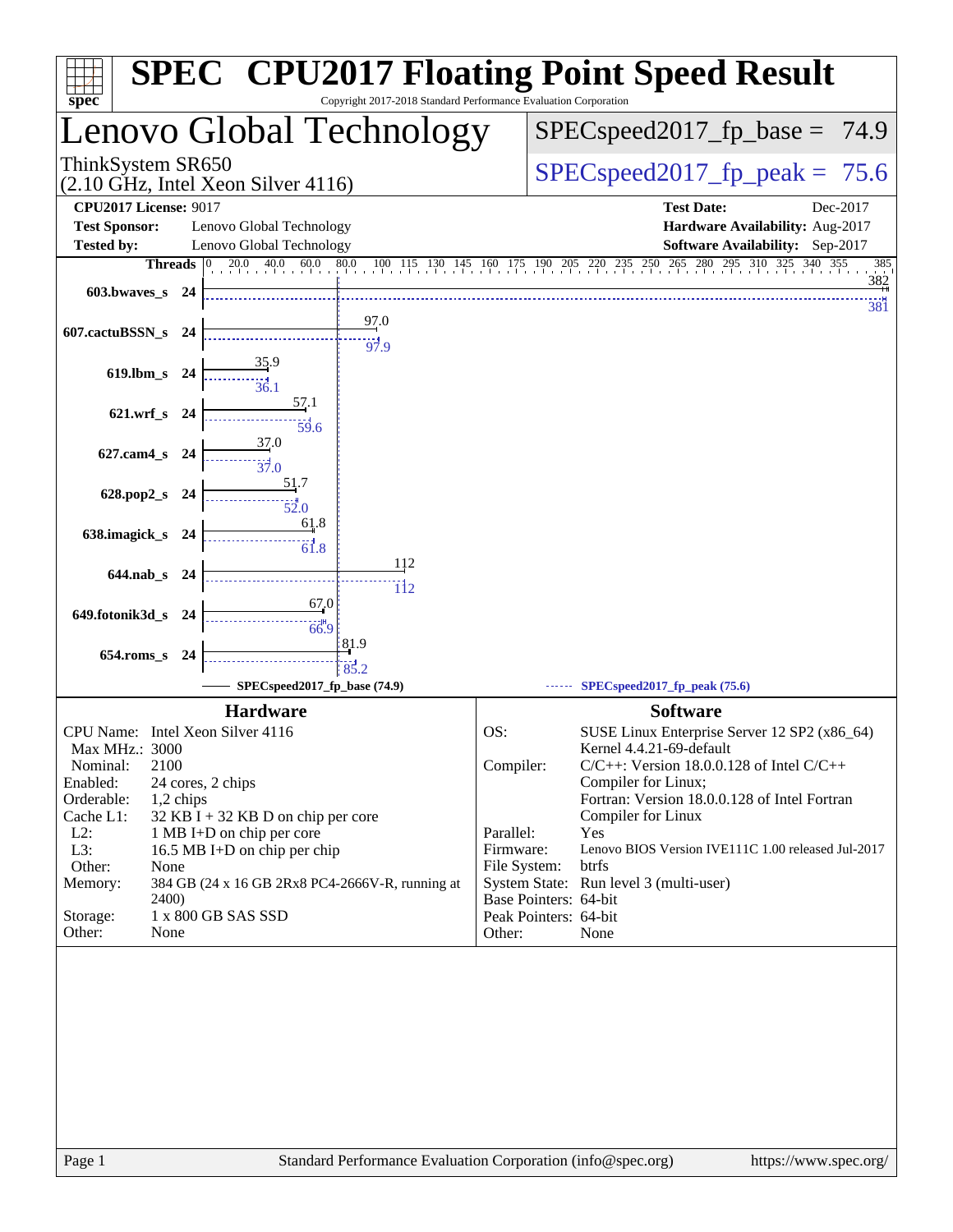

## Lenovo Global Technology

(2.10 GHz, Intel Xeon Silver 4116)

ThinkSystem SR650  $SPEC speed2017$  fp\_peak = 75.6

 $SPECspeed2017<sub>fp</sub> base = 74.9$ 

**[Test Sponsor:](http://www.spec.org/auto/cpu2017/Docs/result-fields.html#TestSponsor)** Lenovo Global Technology **[Hardware Availability:](http://www.spec.org/auto/cpu2017/Docs/result-fields.html#HardwareAvailability)** Aug-2017 **[Tested by:](http://www.spec.org/auto/cpu2017/Docs/result-fields.html#Testedby)** Lenovo Global Technology **[Software Availability:](http://www.spec.org/auto/cpu2017/Docs/result-fields.html#SoftwareAvailability)** Sep-2017

**[CPU2017 License:](http://www.spec.org/auto/cpu2017/Docs/result-fields.html#CPU2017License)** 9017 **[Test Date:](http://www.spec.org/auto/cpu2017/Docs/result-fields.html#TestDate)** Dec-2017

#### **[Results Table](http://www.spec.org/auto/cpu2017/Docs/result-fields.html#ResultsTable)**

|                  | <b>Base</b>                        |                |       |                | <b>Peak</b> |                |       |                |                |              |                |              |                |              |
|------------------|------------------------------------|----------------|-------|----------------|-------------|----------------|-------|----------------|----------------|--------------|----------------|--------------|----------------|--------------|
| <b>Benchmark</b> | <b>Threads</b>                     | <b>Seconds</b> | Ratio | <b>Seconds</b> | Ratio       | <b>Seconds</b> | Ratio | <b>Threads</b> | <b>Seconds</b> | <b>Ratio</b> | <b>Seconds</b> | <b>Ratio</b> | <b>Seconds</b> | <b>Ratio</b> |
| 603.bwayes s     | 24                                 | 154            | 383   | 155            | 382         | 156            | 379   | 24             | 155            | 381          | 155            | <b>381</b>   | 156            | 379          |
| 607.cactuBSSN s  | 24                                 | 172            | 97.0  | 173            | 96.6        | 172            | 97.0  | 24             | 171            | 97.6         | 170            | 97.9         | 169            | 98.4         |
| $619.1$ bm s     | 24                                 | 147            | 35.6  | 146            | 35.9        | 145            | 36.1  | 24             | 145            | 36.1         | 145            | 36.1         | 146            | 35.9         |
| $621.wrf$ s      | 24                                 | 232            | 57.1  | 231            | 57.3        | 232            | 57.1  | 24             | 221            | 59.7         | 222            | 59.6         | 222            | 59.6         |
| $627.cam4_s$     | 24                                 | 240            | 37.0  | 239            | 37.0        | 239            | 37.1  | 24             | 240            | 37.0         | 239            | 37.1         | 240            | 37.0         |
| $628.pop2_s$     | 24                                 | 231            | 51.3  | 229            | 51.9        | 230            | 51.7  | 24             | 228            | 52.0         | 225            | 52.7         | 230            | 51.7         |
| 638.imagick_s    | 24                                 | 234            | 61.8  | 237            | 60.9        | 233            | 61.9  | 24             | 233            | 61.8         | 233            | 61.8         | 234            | 61.7         |
| $644$ .nab s     | 24                                 | 155            | 113   | 155            | 112         | 155            | 112   | 24             | 155            | 112          | 155            | <u>112</u>   | 155            | 12           |
| 649.fotonik3d s  | 24                                 | 137            | 66.6  | 136            | 67.0        | 135            | 67.3  | 24             | 134            | 68.3         | 138            | 66.0         | 136            | 66.9         |
| $654$ .roms s    | 24                                 | 192            | 81.9  | 193            | 81.4        | 192            | 81.9  | 24             | 185            | 85.1         | 184            | 85.5         | 185            | 85.2         |
|                  | $SPEC speed2017$ fp base =<br>74.9 |                |       |                |             |                |       |                |                |              |                |              |                |              |

**[SPECspeed2017\\_fp\\_peak =](http://www.spec.org/auto/cpu2017/Docs/result-fields.html#SPECspeed2017fppeak) 75.6**

Results appear in the [order in which they were run.](http://www.spec.org/auto/cpu2017/Docs/result-fields.html#RunOrder) Bold underlined text [indicates a median measurement](http://www.spec.org/auto/cpu2017/Docs/result-fields.html#Median).

### **[Operating System Notes](http://www.spec.org/auto/cpu2017/Docs/result-fields.html#OperatingSystemNotes)**

Stack size set to unlimited using "ulimit -s unlimited"

### **[General Notes](http://www.spec.org/auto/cpu2017/Docs/result-fields.html#GeneralNotes)**

Environment variables set by runcpu before the start of the run: KMP\_AFFINITY = "granularity=fine,compact" LD\_LIBRARY\_PATH = "/home/cpu2017.1.0.2.ic18.0/lib/ia32:/home/cpu2017.1.0.2.ic18.0/lib/intel64" LD\_LIBRARY\_PATH = "\$LD\_LIBRARY\_PATH:/home/cpu2017.1.0.2.ic18.0/je5.0.1-32:/home/cpu2017.1.0.2.ic18.0/je5.0.1-64"

 Binaries compiled on a system with 1x Intel Core i7-4790 CPU + 32GB RAM memory using Redhat Enterprise Linux 7.4 Transparent Huge Pages enabled by default Prior to runcpu invocation Filesystem page cache synced and cleared with: sync; echo 3> /proc/sys/vm/drop\_caches

### **[Platform Notes](http://www.spec.org/auto/cpu2017/Docs/result-fields.html#PlatformNotes)**

BIOS configuration: Choose Operating Mode set to Maximum Performance Hyper-Threading set to Disable MONITORMWAIT set to Enable Adjacent Cache Prefetch set to Disable XPT Prefetcher set to Enable Stale AtoS set to Enable DCA set to Enable Sysinfo program /home/cpu2017.1.0.2.ic18.0/bin/sysinfo

**(Continued on next page)**

Page 2 Standard Performance Evaluation Corporation [\(info@spec.org\)](mailto:info@spec.org) <https://www.spec.org/>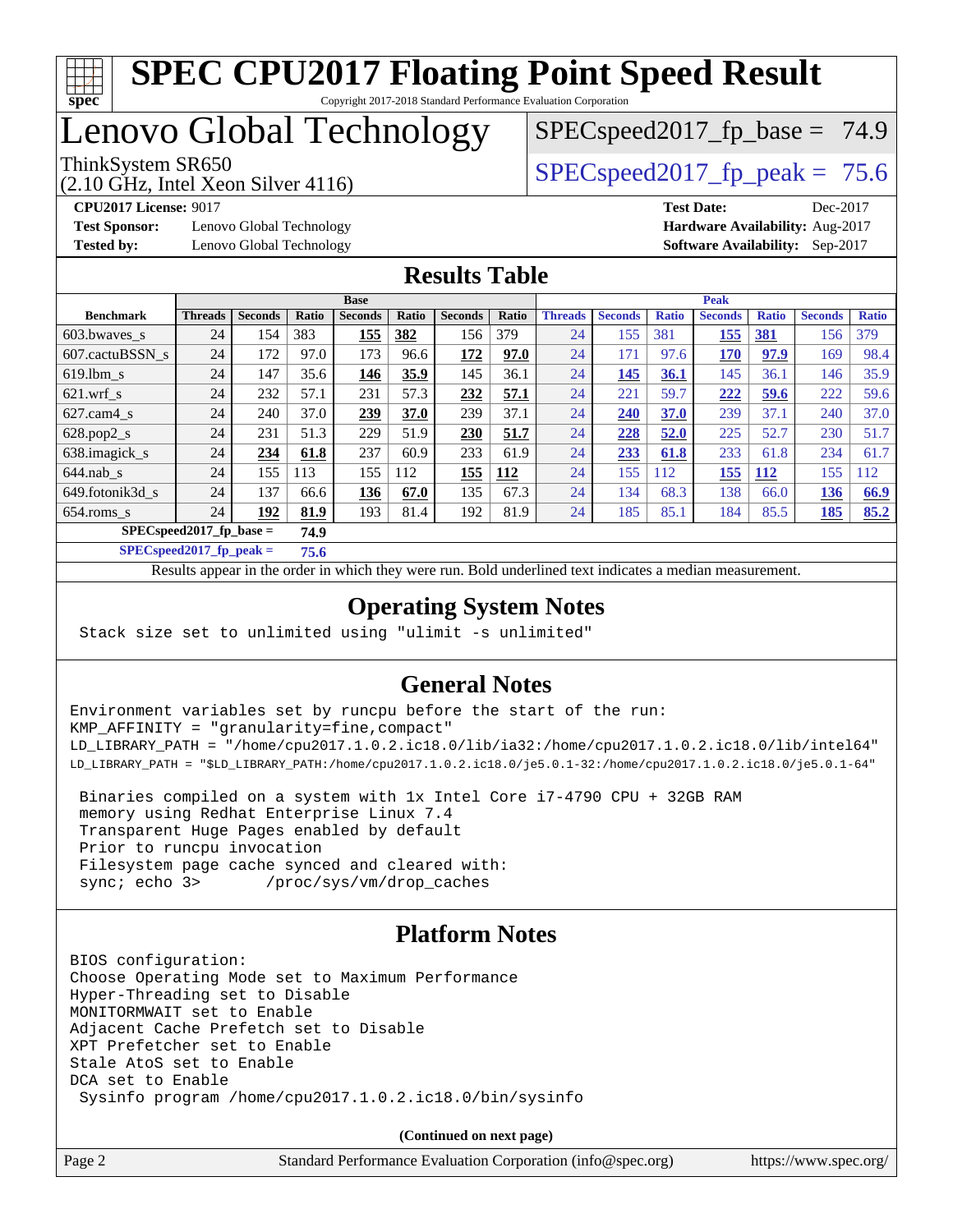|                                                                                                                                                                                                                                                                                                                                                                                                                                                                                                                                | <b>SPEC CPU2017 Floating Point Speed Result</b>                                                                                                                                                                                                                                                                                                                                                                                                                                                                  |                                                                                                               |                                                                                |
|--------------------------------------------------------------------------------------------------------------------------------------------------------------------------------------------------------------------------------------------------------------------------------------------------------------------------------------------------------------------------------------------------------------------------------------------------------------------------------------------------------------------------------|------------------------------------------------------------------------------------------------------------------------------------------------------------------------------------------------------------------------------------------------------------------------------------------------------------------------------------------------------------------------------------------------------------------------------------------------------------------------------------------------------------------|---------------------------------------------------------------------------------------------------------------|--------------------------------------------------------------------------------|
| $spec^*$<br>Lenovo Global Technology                                                                                                                                                                                                                                                                                                                                                                                                                                                                                           | Copyright 2017-2018 Standard Performance Evaluation Corporation                                                                                                                                                                                                                                                                                                                                                                                                                                                  | $SPEC speed2017_f p\_base = 74.9$                                                                             |                                                                                |
| ThinkSystem SR650<br>$(2.10 \text{ GHz}, \text{Intel Xeon Silver } 4116)$                                                                                                                                                                                                                                                                                                                                                                                                                                                      |                                                                                                                                                                                                                                                                                                                                                                                                                                                                                                                  | $SPEC speed2017fp peak = 75.6$                                                                                |                                                                                |
| <b>CPU2017 License: 9017</b><br><b>Test Sponsor:</b><br>Lenovo Global Technology<br><b>Tested by:</b><br>Lenovo Global Technology                                                                                                                                                                                                                                                                                                                                                                                              |                                                                                                                                                                                                                                                                                                                                                                                                                                                                                                                  | <b>Test Date:</b>                                                                                             | Dec-2017<br>Hardware Availability: Aug-2017<br>Software Availability: Sep-2017 |
| Rev: r5797 of 2017-06-14 96c45e4568ad54c135fd618bcc091c0f<br>running on Cyborg-SPECcpu2006-SUSE12SP2 Fri Dec 15 00:53:26 2017<br>SUT (System Under Test) info as seen by some common utilities.<br>For more information on this section, see<br>From /proc/cpuinfo<br>"physical id"s (chips)<br>2<br>24 "processors"<br>cpu cores : 12<br>siblings : 12<br>From 1scpu:<br>Architecture:<br>$CPU$ op-mode( $s$ ):<br>Byte Order:<br>CPU(s):<br>On-line CPU(s) list:<br>Thread(s) per core:<br>Core(s) per socket:<br>Socket(s): | <b>Platform Notes (Continued)</b><br>https://www.spec.org/cpu2017/Docs/config.html#sysinfo<br>model name : Intel(R) Xeon(R) Silver 4116 CPU @ 2.10GHz<br>cores, siblings (Caution: counting these is hw and system dependent. The following<br>excerpts from /proc/cpuinfo might not be reliable. Use with caution.)<br>physical 0: cores 0 1 2 3 4 5 8 9 10 11 12 13<br>physical 1: cores 0 1 2 3 4 5 8 9 10 11 12 13<br>x86 64<br>$32$ -bit, $64$ -bit<br>Little Endian<br>24<br>$0 - 23$<br>1<br>12<br>2      |                                                                                                               |                                                                                |
| NUMA $node(s):$<br>Vendor ID:<br>CPU family:<br>Model:<br>Model name:<br>Stepping:<br>CPU MHz:<br>BogoMIPS:<br>Virtualization:<br>L1d cache:<br>Lli cache:<br>L2 cache:<br>L3 cache:<br>NUMA node0 CPU(s):<br>NUMA nodel CPU(s):<br>Flags:                                                                                                                                                                                                                                                                                     | 2<br>GenuineIntel<br>6<br>85<br>4<br>2095.083<br>4190.16<br>$VT - x$<br>32K<br>32K<br>1024K<br>16896K<br>$0 - 11$<br>$12 - 23$<br>pat pse36 clflush dts acpi mmx fxsr sse sse2 ss ht tm pbe syscall nx pdpelgb rdtscp<br>lm constant_tsc art arch_perfmon pebs bts rep_good nopl xtopology nonstop_tsc<br>aperfmperf eagerfpu pni pclmulqdq dtes64 monitor ds_cpl vmx smx est tm2 ssse3 sdbg<br>fma cx16 xtpr pdcm pcid dca sse4_1 sse4_2 x2apic movbe popcnt tsc_deadline_timer aes<br>(Continued on next page) | $Intel(R) Xeon(R) Silver 4116 CPU @ 2.10GHz$<br>fpu vme de pse tsc msr pae mce cx8 apic sep mtrr pge mca cmov |                                                                                |
| Page 3                                                                                                                                                                                                                                                                                                                                                                                                                                                                                                                         | Standard Performance Evaluation Corporation (info@spec.org)                                                                                                                                                                                                                                                                                                                                                                                                                                                      |                                                                                                               | https://www.spec.org/                                                          |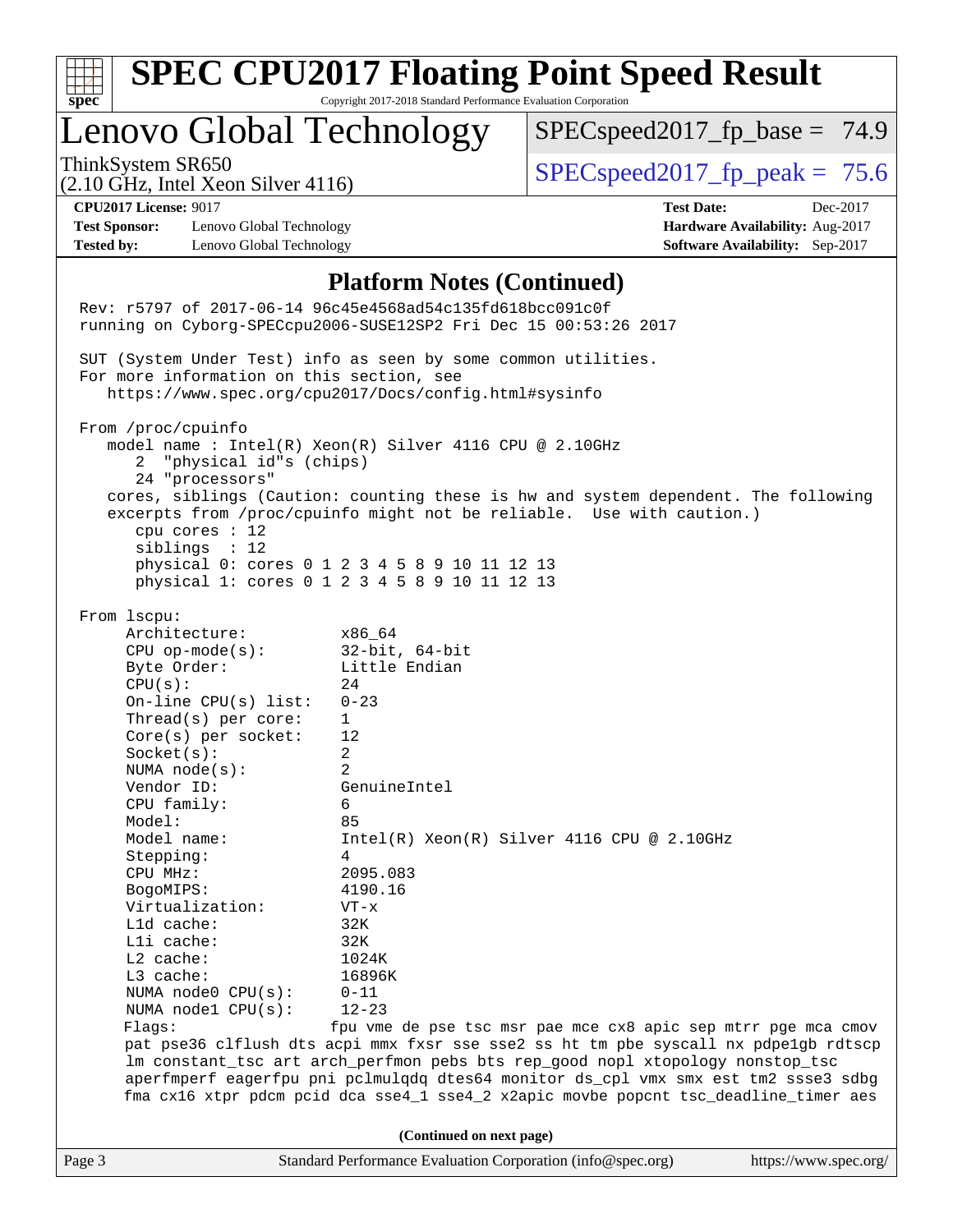

**(Continued on next page)**

| Standard Performance Evaluation Corporation (info@spec.org)<br>Page 4 | https://www.spec.org/ |
|-----------------------------------------------------------------------|-----------------------|
|-----------------------------------------------------------------------|-----------------------|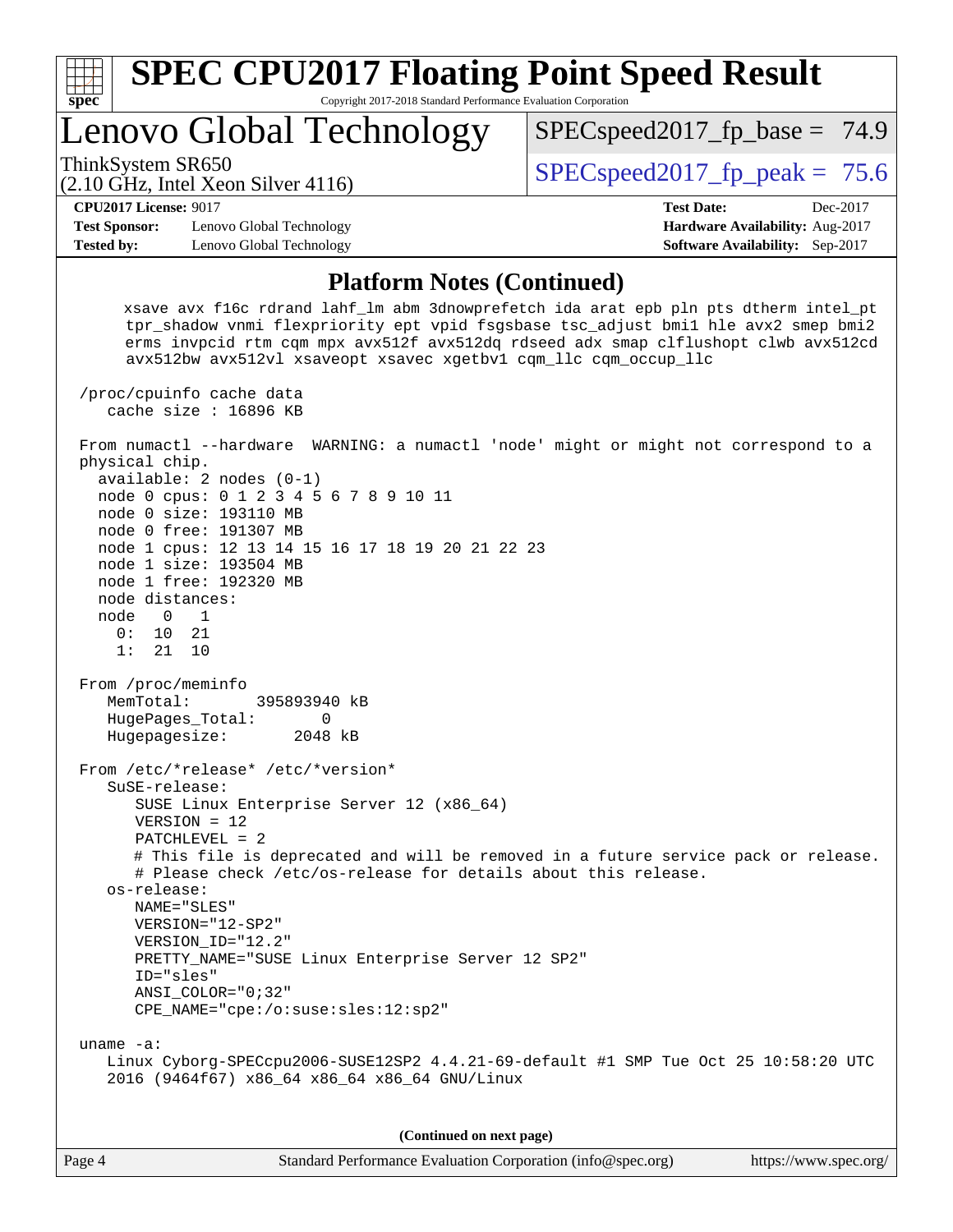| <b>SPEC CPU2017 Floating Point Speed Result</b>                                                                                                                                                                                                                                                                                                                                                                                                                            |                                                                                                     |  |  |  |  |  |
|----------------------------------------------------------------------------------------------------------------------------------------------------------------------------------------------------------------------------------------------------------------------------------------------------------------------------------------------------------------------------------------------------------------------------------------------------------------------------|-----------------------------------------------------------------------------------------------------|--|--|--|--|--|
| Copyright 2017-2018 Standard Performance Evaluation Corporation<br>spec <sup>®</sup><br>Lenovo Global Technology                                                                                                                                                                                                                                                                                                                                                           | $SPEC speed2017_f p\_base = 74.9$                                                                   |  |  |  |  |  |
| ThinkSystem SR650<br>$(2.10 \text{ GHz}, \text{Intel Xeon Silver } 4116)$                                                                                                                                                                                                                                                                                                                                                                                                  | $SPEC speed2017_fp\_peak = 75.6$                                                                    |  |  |  |  |  |
| <b>CPU2017 License: 9017</b><br><b>Test Sponsor:</b><br>Lenovo Global Technology<br>Lenovo Global Technology<br><b>Tested by:</b>                                                                                                                                                                                                                                                                                                                                          | <b>Test Date:</b><br>Dec-2017<br>Hardware Availability: Aug-2017<br>Software Availability: Sep-2017 |  |  |  |  |  |
| <b>Platform Notes (Continued)</b>                                                                                                                                                                                                                                                                                                                                                                                                                                          |                                                                                                     |  |  |  |  |  |
| run-level 3 Dec 14 18:35                                                                                                                                                                                                                                                                                                                                                                                                                                                   |                                                                                                     |  |  |  |  |  |
| SPEC is set to: /home/cpu2017.1.0.2.ic18.0<br>Type Size Used Avail Use% Mounted on<br>Filesystem<br>/dev/sdb2<br>btrfs 744G 174G 570G 24% / home                                                                                                                                                                                                                                                                                                                           |                                                                                                     |  |  |  |  |  |
| Additional information from dmidecode follows. WARNING: Use caution when you interpret<br>this section. The 'dmidecode' program reads system data which is "intended to allow<br>hardware to be accurately determined", but the intent may not be met, as there are<br>frequent changes to hardware, firmware, and the "DMTF SMBIOS" standard.<br>BIOS Lenovo -[IVE111C-1.00]- 07/17/2017<br>Memory:<br>24x Samsung M393A2K43BB1-CTD 16 GB 2 rank 2666, configured at 2400 |                                                                                                     |  |  |  |  |  |
| (End of data from sysinfo program)                                                                                                                                                                                                                                                                                                                                                                                                                                         |                                                                                                     |  |  |  |  |  |
| <b>Compiler Version Notes</b>                                                                                                                                                                                                                                                                                                                                                                                                                                              |                                                                                                     |  |  |  |  |  |
| CC 619.1bm_s(base) 638.imagick_s(base, peak) 644.nab_s(base, peak)                                                                                                                                                                                                                                                                                                                                                                                                         |                                                                                                     |  |  |  |  |  |
| icc (ICC) 18.0.0 20170811<br>Copyright (C) 1985-2017 Intel Corporation. All rights reserved.                                                                                                                                                                                                                                                                                                                                                                               |                                                                                                     |  |  |  |  |  |
| ================<br>$619.1$ bm_s(peak)<br>CC.                                                                                                                                                                                                                                                                                                                                                                                                                              |                                                                                                     |  |  |  |  |  |
| icc (ICC) 18.0.0 20170811<br>Copyright (C) 1985-2017 Intel Corporation. All rights reserved.                                                                                                                                                                                                                                                                                                                                                                               |                                                                                                     |  |  |  |  |  |
| FC 607. cactuBSSN s(base)                                                                                                                                                                                                                                                                                                                                                                                                                                                  |                                                                                                     |  |  |  |  |  |
| icpc (ICC) 18.0.0 20170811<br>Copyright (C) 1985-2017 Intel Corporation. All rights reserved.<br>icc (ICC) 18.0.0 20170811                                                                                                                                                                                                                                                                                                                                                 |                                                                                                     |  |  |  |  |  |
| Copyright (C) 1985-2017 Intel Corporation. All rights reserved.<br>ifort (IFORT) 18.0.0 20170811<br>Copyright (C) 1985-2017 Intel Corporation. All rights reserved.                                                                                                                                                                                                                                                                                                        |                                                                                                     |  |  |  |  |  |
| FC 607.cactuBSSN s(peak)                                                                                                                                                                                                                                                                                                                                                                                                                                                   |                                                                                                     |  |  |  |  |  |
| (Continued on next page)                                                                                                                                                                                                                                                                                                                                                                                                                                                   |                                                                                                     |  |  |  |  |  |
| Page 5<br>Standard Performance Evaluation Corporation (info@spec.org)                                                                                                                                                                                                                                                                                                                                                                                                      | https://www.spec.org/                                                                               |  |  |  |  |  |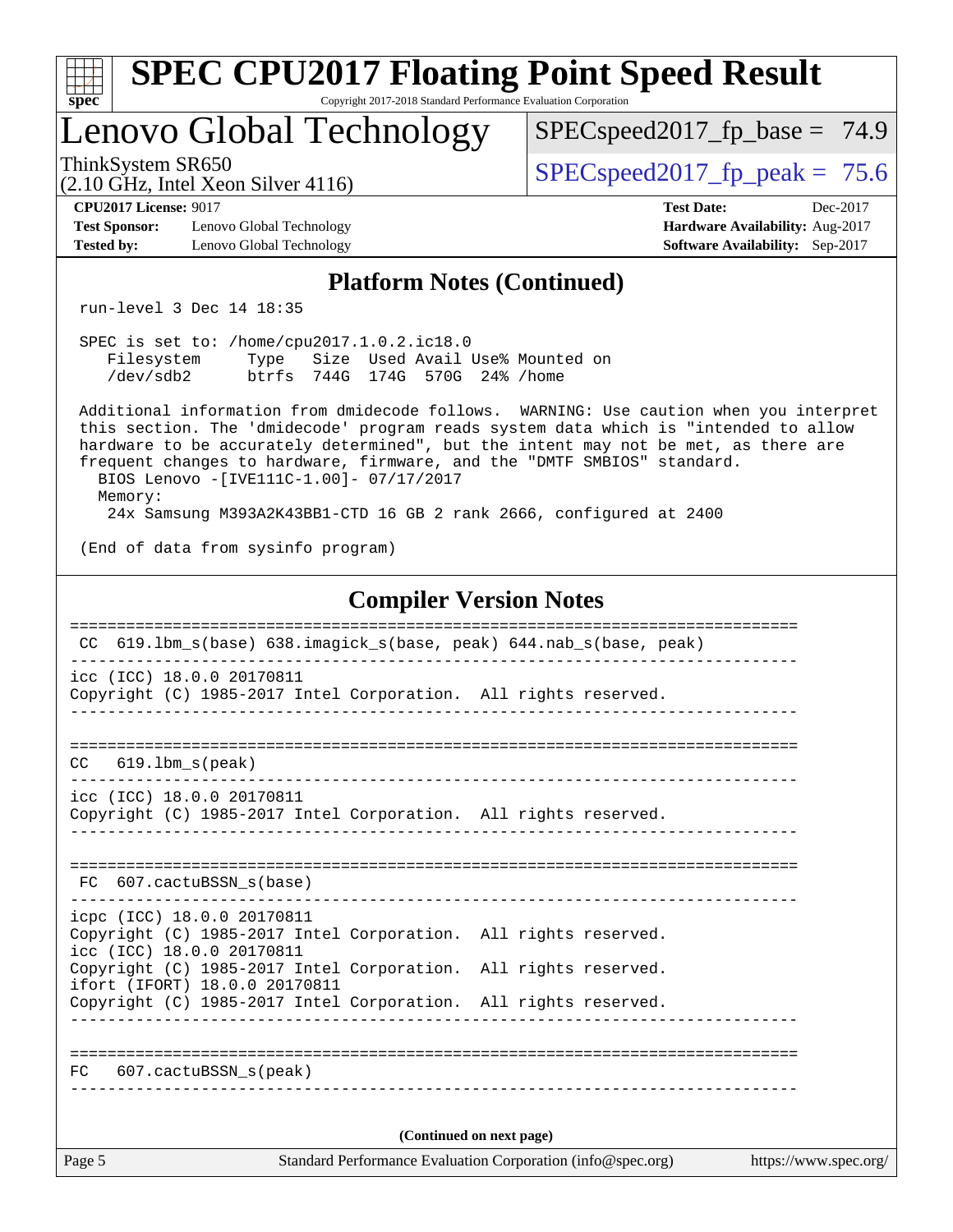| x<br>t.<br>L |  |  |  |  |  |
|--------------|--|--|--|--|--|

# **[SPEC CPU2017 Floating Point Speed Result](http://www.spec.org/auto/cpu2017/Docs/result-fields.html#SPECCPU2017FloatingPointSpeedResult)**

Copyright 2017-2018 Standard Performance Evaluation Corporation

Lenovo Global Technology

[SPECspeed2017\\_fp\\_base =](http://www.spec.org/auto/cpu2017/Docs/result-fields.html#SPECspeed2017fpbase) 74.9

(2.10 GHz, Intel Xeon Silver 4116)

ThinkSystem SR650<br>  $(2.10 \text{ GHz. Intel Year } 4116)$  [SPECspeed2017\\_fp\\_peak =](http://www.spec.org/auto/cpu2017/Docs/result-fields.html#SPECspeed2017fppeak) 75.6

**[Test Sponsor:](http://www.spec.org/auto/cpu2017/Docs/result-fields.html#TestSponsor)** Lenovo Global Technology **[Hardware Availability:](http://www.spec.org/auto/cpu2017/Docs/result-fields.html#HardwareAvailability)** Aug-2017 **[Tested by:](http://www.spec.org/auto/cpu2017/Docs/result-fields.html#Testedby)** Lenovo Global Technology **[Software Availability:](http://www.spec.org/auto/cpu2017/Docs/result-fields.html#SoftwareAvailability)** Sep-2017

**[CPU2017 License:](http://www.spec.org/auto/cpu2017/Docs/result-fields.html#CPU2017License)** 9017 **[Test Date:](http://www.spec.org/auto/cpu2017/Docs/result-fields.html#TestDate)** Dec-2017

#### **[Compiler Version Notes \(Continued\)](http://www.spec.org/auto/cpu2017/Docs/result-fields.html#CompilerVersionNotes)**

| icpc (ICC) 18.0.0 20170811<br>Copyright (C) 1985-2017 Intel Corporation. All rights reserved.<br>icc (ICC) 18.0.0 20170811<br>Copyright (C) 1985-2017 Intel Corporation. All rights reserved.<br>ifort (IFORT) 18.0.0 20170811<br>Copyright (C) 1985-2017 Intel Corporation. All rights reserved. |                                        |  |
|---------------------------------------------------------------------------------------------------------------------------------------------------------------------------------------------------------------------------------------------------------------------------------------------------|----------------------------------------|--|
| FC 603.bwaves_s(base) 649.fotonik3d_s(base) 654.roms_s(base)                                                                                                                                                                                                                                      |                                        |  |
| ifort (IFORT) 18.0.0 20170811<br>Copyright (C) 1985-2017 Intel Corporation. All rights reserved.                                                                                                                                                                                                  | ________________________               |  |
| FC 603.bwaves_s(peak) 649.fotonik3d_s(peak) 654.roms_s(peak)                                                                                                                                                                                                                                      |                                        |  |
| ifort (IFORT) 18.0.0 20170811<br>Copyright (C) 1985-2017 Intel Corporation. All rights reserved.                                                                                                                                                                                                  | ______________________________________ |  |
| $CC$ 621.wrf_s(base) 627.cam4_s(base, peak) 628.pop2_s(base)                                                                                                                                                                                                                                      |                                        |  |
| ifort (IFORT) 18.0.0 20170811<br>Copyright (C) 1985-2017 Intel Corporation. All rights reserved.<br>icc (ICC) 18.0.0 20170811                                                                                                                                                                     |                                        |  |
| Copyright (C) 1985-2017 Intel Corporation. All rights reserved.                                                                                                                                                                                                                                   |                                        |  |
| $CC$ 621.wrf_s(peak) 628.pop2_s(peak)                                                                                                                                                                                                                                                             |                                        |  |
| ifort (IFORT) 18.0.0 20170811<br>Copyright (C) 1985-2017 Intel Corporation. All rights reserved.<br>icc (ICC) 18.0.0 20170811<br>Copyright (C) 1985-2017 Intel Corporation. All rights reserved.                                                                                                  |                                        |  |
|                                                                                                                                                                                                                                                                                                   |                                        |  |

### **[Base Compiler Invocation](http://www.spec.org/auto/cpu2017/Docs/result-fields.html#BaseCompilerInvocation)**

[C benchmarks](http://www.spec.org/auto/cpu2017/Docs/result-fields.html#Cbenchmarks):

[icc](http://www.spec.org/cpu2017/results/res2018q1/cpu2017-20171225-02098.flags.html#user_CCbase_intel_icc_18.0_66fc1ee009f7361af1fbd72ca7dcefbb700085f36577c54f309893dd4ec40d12360134090235512931783d35fd58c0460139e722d5067c5574d8eaf2b3e37e92)

**(Continued on next page)**

Page 6 Standard Performance Evaluation Corporation [\(info@spec.org\)](mailto:info@spec.org) <https://www.spec.org/>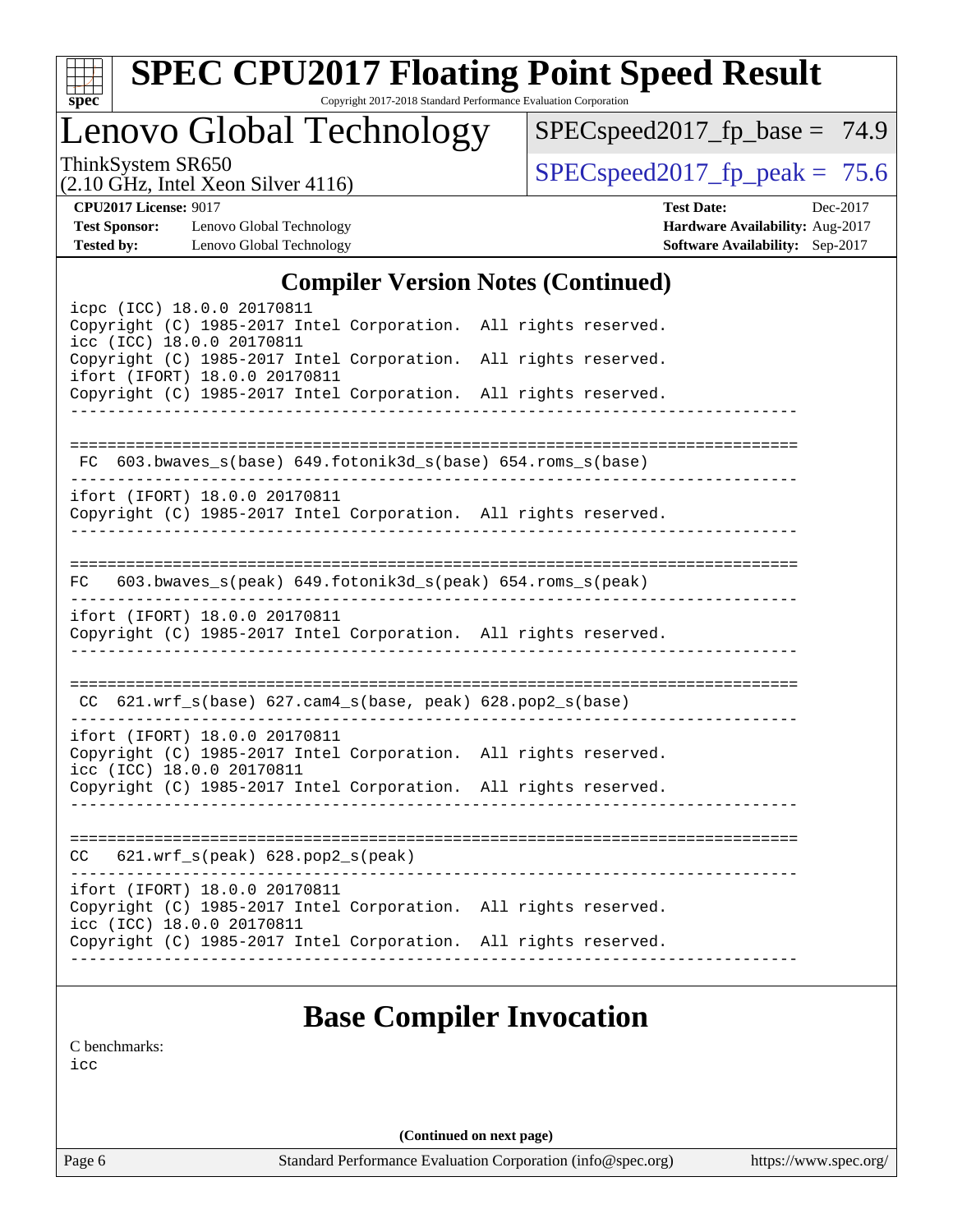

### Lenovo Global Technology

 $SPECspeed2017<sub>fp</sub> base = 74.9$ 

ThinkSystem SR650<br>  $\begin{array}{|l|l|}\n\hline\n\text{ShinkSystem} & \text{Sty}_\text{SPEC} & \text{SPEC speed2017\_fp\_peak} = 75.6\n\hline\n\end{array}$ 

(2.10 GHz, Intel Xeon Silver 4116)

**[Test Sponsor:](http://www.spec.org/auto/cpu2017/Docs/result-fields.html#TestSponsor)** Lenovo Global Technology **[Hardware Availability:](http://www.spec.org/auto/cpu2017/Docs/result-fields.html#HardwareAvailability)** Aug-2017 **[Tested by:](http://www.spec.org/auto/cpu2017/Docs/result-fields.html#Testedby)** Lenovo Global Technology **[Software Availability:](http://www.spec.org/auto/cpu2017/Docs/result-fields.html#SoftwareAvailability)** Sep-2017

**[CPU2017 License:](http://www.spec.org/auto/cpu2017/Docs/result-fields.html#CPU2017License)** 9017 **[Test Date:](http://www.spec.org/auto/cpu2017/Docs/result-fields.html#TestDate)** Dec-2017

### **[Base Compiler Invocation \(Continued\)](http://www.spec.org/auto/cpu2017/Docs/result-fields.html#BaseCompilerInvocation)**

[Fortran benchmarks](http://www.spec.org/auto/cpu2017/Docs/result-fields.html#Fortranbenchmarks): [ifort](http://www.spec.org/cpu2017/results/res2018q1/cpu2017-20171225-02098.flags.html#user_FCbase_intel_ifort_18.0_8111460550e3ca792625aed983ce982f94888b8b503583aa7ba2b8303487b4d8a21a13e7191a45c5fd58ff318f48f9492884d4413fa793fd88dd292cad7027ca)

[Benchmarks using both Fortran and C](http://www.spec.org/auto/cpu2017/Docs/result-fields.html#BenchmarksusingbothFortranandC): [ifort](http://www.spec.org/cpu2017/results/res2018q1/cpu2017-20171225-02098.flags.html#user_CC_FCbase_intel_ifort_18.0_8111460550e3ca792625aed983ce982f94888b8b503583aa7ba2b8303487b4d8a21a13e7191a45c5fd58ff318f48f9492884d4413fa793fd88dd292cad7027ca) [icc](http://www.spec.org/cpu2017/results/res2018q1/cpu2017-20171225-02098.flags.html#user_CC_FCbase_intel_icc_18.0_66fc1ee009f7361af1fbd72ca7dcefbb700085f36577c54f309893dd4ec40d12360134090235512931783d35fd58c0460139e722d5067c5574d8eaf2b3e37e92)

[Benchmarks using Fortran, C, and C++:](http://www.spec.org/auto/cpu2017/Docs/result-fields.html#BenchmarksusingFortranCandCXX) [icpc](http://www.spec.org/cpu2017/results/res2018q1/cpu2017-20171225-02098.flags.html#user_CC_CXX_FCbase_intel_icpc_18.0_c510b6838c7f56d33e37e94d029a35b4a7bccf4766a728ee175e80a419847e808290a9b78be685c44ab727ea267ec2f070ec5dc83b407c0218cded6866a35d07) [icc](http://www.spec.org/cpu2017/results/res2018q1/cpu2017-20171225-02098.flags.html#user_CC_CXX_FCbase_intel_icc_18.0_66fc1ee009f7361af1fbd72ca7dcefbb700085f36577c54f309893dd4ec40d12360134090235512931783d35fd58c0460139e722d5067c5574d8eaf2b3e37e92) [ifort](http://www.spec.org/cpu2017/results/res2018q1/cpu2017-20171225-02098.flags.html#user_CC_CXX_FCbase_intel_ifort_18.0_8111460550e3ca792625aed983ce982f94888b8b503583aa7ba2b8303487b4d8a21a13e7191a45c5fd58ff318f48f9492884d4413fa793fd88dd292cad7027ca)

### **[Base Portability Flags](http://www.spec.org/auto/cpu2017/Docs/result-fields.html#BasePortabilityFlags)**

 603.bwaves\_s: [-DSPEC\\_LP64](http://www.spec.org/cpu2017/results/res2018q1/cpu2017-20171225-02098.flags.html#suite_basePORTABILITY603_bwaves_s_DSPEC_LP64) 607.cactuBSSN\_s: [-DSPEC\\_LP64](http://www.spec.org/cpu2017/results/res2018q1/cpu2017-20171225-02098.flags.html#suite_basePORTABILITY607_cactuBSSN_s_DSPEC_LP64) 619.lbm\_s: [-DSPEC\\_LP64](http://www.spec.org/cpu2017/results/res2018q1/cpu2017-20171225-02098.flags.html#suite_basePORTABILITY619_lbm_s_DSPEC_LP64) 621.wrf\_s: [-DSPEC\\_LP64](http://www.spec.org/cpu2017/results/res2018q1/cpu2017-20171225-02098.flags.html#suite_basePORTABILITY621_wrf_s_DSPEC_LP64) [-DSPEC\\_CASE\\_FLAG](http://www.spec.org/cpu2017/results/res2018q1/cpu2017-20171225-02098.flags.html#b621.wrf_s_baseCPORTABILITY_DSPEC_CASE_FLAG) [-convert big\\_endian](http://www.spec.org/cpu2017/results/res2018q1/cpu2017-20171225-02098.flags.html#user_baseFPORTABILITY621_wrf_s_convert_big_endian_c3194028bc08c63ac5d04de18c48ce6d347e4e562e8892b8bdbdc0214820426deb8554edfa529a3fb25a586e65a3d812c835984020483e7e73212c4d31a38223) 627.cam4\_s: [-DSPEC\\_LP64](http://www.spec.org/cpu2017/results/res2018q1/cpu2017-20171225-02098.flags.html#suite_basePORTABILITY627_cam4_s_DSPEC_LP64) [-DSPEC\\_CASE\\_FLAG](http://www.spec.org/cpu2017/results/res2018q1/cpu2017-20171225-02098.flags.html#b627.cam4_s_baseCPORTABILITY_DSPEC_CASE_FLAG) 628.pop2\_s: [-DSPEC\\_LP64](http://www.spec.org/cpu2017/results/res2018q1/cpu2017-20171225-02098.flags.html#suite_basePORTABILITY628_pop2_s_DSPEC_LP64) [-DSPEC\\_CASE\\_FLAG](http://www.spec.org/cpu2017/results/res2018q1/cpu2017-20171225-02098.flags.html#b628.pop2_s_baseCPORTABILITY_DSPEC_CASE_FLAG) [-convert big\\_endian](http://www.spec.org/cpu2017/results/res2018q1/cpu2017-20171225-02098.flags.html#user_baseFPORTABILITY628_pop2_s_convert_big_endian_c3194028bc08c63ac5d04de18c48ce6d347e4e562e8892b8bdbdc0214820426deb8554edfa529a3fb25a586e65a3d812c835984020483e7e73212c4d31a38223) [-assume byterecl](http://www.spec.org/cpu2017/results/res2018q1/cpu2017-20171225-02098.flags.html#user_baseFPORTABILITY628_pop2_s_assume_byterecl_7e47d18b9513cf18525430bbf0f2177aa9bf368bc7a059c09b2c06a34b53bd3447c950d3f8d6c70e3faf3a05c8557d66a5798b567902e8849adc142926523472) 638.imagick\_s: [-DSPEC\\_LP64](http://www.spec.org/cpu2017/results/res2018q1/cpu2017-20171225-02098.flags.html#suite_basePORTABILITY638_imagick_s_DSPEC_LP64) 644.nab\_s: [-DSPEC\\_LP64](http://www.spec.org/cpu2017/results/res2018q1/cpu2017-20171225-02098.flags.html#suite_basePORTABILITY644_nab_s_DSPEC_LP64) 649.fotonik3d\_s: [-DSPEC\\_LP64](http://www.spec.org/cpu2017/results/res2018q1/cpu2017-20171225-02098.flags.html#suite_basePORTABILITY649_fotonik3d_s_DSPEC_LP64) 654.roms\_s: [-DSPEC\\_LP64](http://www.spec.org/cpu2017/results/res2018q1/cpu2017-20171225-02098.flags.html#suite_basePORTABILITY654_roms_s_DSPEC_LP64)

### **[Base Optimization Flags](http://www.spec.org/auto/cpu2017/Docs/result-fields.html#BaseOptimizationFlags)**

[C benchmarks](http://www.spec.org/auto/cpu2017/Docs/result-fields.html#Cbenchmarks):

[-xCORE-AVX512](http://www.spec.org/cpu2017/results/res2018q1/cpu2017-20171225-02098.flags.html#user_CCbase_f-xCORE-AVX512) [-ipo](http://www.spec.org/cpu2017/results/res2018q1/cpu2017-20171225-02098.flags.html#user_CCbase_f-ipo) [-O3](http://www.spec.org/cpu2017/results/res2018q1/cpu2017-20171225-02098.flags.html#user_CCbase_f-O3) [-no-prec-div](http://www.spec.org/cpu2017/results/res2018q1/cpu2017-20171225-02098.flags.html#user_CCbase_f-no-prec-div) [-qopt-prefetch](http://www.spec.org/cpu2017/results/res2018q1/cpu2017-20171225-02098.flags.html#user_CCbase_f-qopt-prefetch) [-ffinite-math-only](http://www.spec.org/cpu2017/results/res2018q1/cpu2017-20171225-02098.flags.html#user_CCbase_f_finite_math_only_cb91587bd2077682c4b38af759c288ed7c732db004271a9512da14a4f8007909a5f1427ecbf1a0fb78ff2a814402c6114ac565ca162485bbcae155b5e4258871) [-qopt-mem-layout-trans=3](http://www.spec.org/cpu2017/results/res2018q1/cpu2017-20171225-02098.flags.html#user_CCbase_f-qopt-mem-layout-trans_de80db37974c74b1f0e20d883f0b675c88c3b01e9d123adea9b28688d64333345fb62bc4a798493513fdb68f60282f9a726aa07f478b2f7113531aecce732043) [-qopenmp](http://www.spec.org/cpu2017/results/res2018q1/cpu2017-20171225-02098.flags.html#user_CCbase_qopenmp_16be0c44f24f464004c6784a7acb94aca937f053568ce72f94b139a11c7c168634a55f6653758ddd83bcf7b8463e8028bb0b48b77bcddc6b78d5d95bb1df2967) [-DSPEC\\_OPENMP](http://www.spec.org/cpu2017/results/res2018q1/cpu2017-20171225-02098.flags.html#suite_CCbase_DSPEC_OPENMP)

[Fortran benchmarks](http://www.spec.org/auto/cpu2017/Docs/result-fields.html#Fortranbenchmarks):

[-DSPEC\\_OPENMP](http://www.spec.org/cpu2017/results/res2018q1/cpu2017-20171225-02098.flags.html#suite_FCbase_DSPEC_OPENMP) [-xCORE-AVX512](http://www.spec.org/cpu2017/results/res2018q1/cpu2017-20171225-02098.flags.html#user_FCbase_f-xCORE-AVX512) [-ipo](http://www.spec.org/cpu2017/results/res2018q1/cpu2017-20171225-02098.flags.html#user_FCbase_f-ipo) [-O3](http://www.spec.org/cpu2017/results/res2018q1/cpu2017-20171225-02098.flags.html#user_FCbase_f-O3) [-no-prec-div](http://www.spec.org/cpu2017/results/res2018q1/cpu2017-20171225-02098.flags.html#user_FCbase_f-no-prec-div) [-qopt-prefetch](http://www.spec.org/cpu2017/results/res2018q1/cpu2017-20171225-02098.flags.html#user_FCbase_f-qopt-prefetch) [-ffinite-math-only](http://www.spec.org/cpu2017/results/res2018q1/cpu2017-20171225-02098.flags.html#user_FCbase_f_finite_math_only_cb91587bd2077682c4b38af759c288ed7c732db004271a9512da14a4f8007909a5f1427ecbf1a0fb78ff2a814402c6114ac565ca162485bbcae155b5e4258871) [-qopt-mem-layout-trans=3](http://www.spec.org/cpu2017/results/res2018q1/cpu2017-20171225-02098.flags.html#user_FCbase_f-qopt-mem-layout-trans_de80db37974c74b1f0e20d883f0b675c88c3b01e9d123adea9b28688d64333345fb62bc4a798493513fdb68f60282f9a726aa07f478b2f7113531aecce732043) [-qopenmp](http://www.spec.org/cpu2017/results/res2018q1/cpu2017-20171225-02098.flags.html#user_FCbase_qopenmp_16be0c44f24f464004c6784a7acb94aca937f053568ce72f94b139a11c7c168634a55f6653758ddd83bcf7b8463e8028bb0b48b77bcddc6b78d5d95bb1df2967) [-nostandard-realloc-lhs](http://www.spec.org/cpu2017/results/res2018q1/cpu2017-20171225-02098.flags.html#user_FCbase_f_2003_std_realloc_82b4557e90729c0f113870c07e44d33d6f5a304b4f63d4c15d2d0f1fab99f5daaed73bdb9275d9ae411527f28b936061aa8b9c8f2d63842963b95c9dd6426b8a) [-align array32byte](http://www.spec.org/cpu2017/results/res2018q1/cpu2017-20171225-02098.flags.html#user_FCbase_align_array32byte_b982fe038af199962ba9a80c053b8342c548c85b40b8e86eb3cc33dee0d7986a4af373ac2d51c3f7cf710a18d62fdce2948f201cd044323541f22fc0fffc51b6)

[Benchmarks using both Fortran and C](http://www.spec.org/auto/cpu2017/Docs/result-fields.html#BenchmarksusingbothFortranandC):

[-xCORE-AVX512](http://www.spec.org/cpu2017/results/res2018q1/cpu2017-20171225-02098.flags.html#user_CC_FCbase_f-xCORE-AVX512) [-ipo](http://www.spec.org/cpu2017/results/res2018q1/cpu2017-20171225-02098.flags.html#user_CC_FCbase_f-ipo) [-O3](http://www.spec.org/cpu2017/results/res2018q1/cpu2017-20171225-02098.flags.html#user_CC_FCbase_f-O3) [-no-prec-div](http://www.spec.org/cpu2017/results/res2018q1/cpu2017-20171225-02098.flags.html#user_CC_FCbase_f-no-prec-div) [-qopt-prefetch](http://www.spec.org/cpu2017/results/res2018q1/cpu2017-20171225-02098.flags.html#user_CC_FCbase_f-qopt-prefetch) [-ffinite-math-only](http://www.spec.org/cpu2017/results/res2018q1/cpu2017-20171225-02098.flags.html#user_CC_FCbase_f_finite_math_only_cb91587bd2077682c4b38af759c288ed7c732db004271a9512da14a4f8007909a5f1427ecbf1a0fb78ff2a814402c6114ac565ca162485bbcae155b5e4258871) [-qopt-mem-layout-trans=3](http://www.spec.org/cpu2017/results/res2018q1/cpu2017-20171225-02098.flags.html#user_CC_FCbase_f-qopt-mem-layout-trans_de80db37974c74b1f0e20d883f0b675c88c3b01e9d123adea9b28688d64333345fb62bc4a798493513fdb68f60282f9a726aa07f478b2f7113531aecce732043) [-qopenmp](http://www.spec.org/cpu2017/results/res2018q1/cpu2017-20171225-02098.flags.html#user_CC_FCbase_qopenmp_16be0c44f24f464004c6784a7acb94aca937f053568ce72f94b139a11c7c168634a55f6653758ddd83bcf7b8463e8028bb0b48b77bcddc6b78d5d95bb1df2967) [-DSPEC\\_OPENMP](http://www.spec.org/cpu2017/results/res2018q1/cpu2017-20171225-02098.flags.html#suite_CC_FCbase_DSPEC_OPENMP) [-nostandard-realloc-lhs](http://www.spec.org/cpu2017/results/res2018q1/cpu2017-20171225-02098.flags.html#user_CC_FCbase_f_2003_std_realloc_82b4557e90729c0f113870c07e44d33d6f5a304b4f63d4c15d2d0f1fab99f5daaed73bdb9275d9ae411527f28b936061aa8b9c8f2d63842963b95c9dd6426b8a) [-align array32byte](http://www.spec.org/cpu2017/results/res2018q1/cpu2017-20171225-02098.flags.html#user_CC_FCbase_align_array32byte_b982fe038af199962ba9a80c053b8342c548c85b40b8e86eb3cc33dee0d7986a4af373ac2d51c3f7cf710a18d62fdce2948f201cd044323541f22fc0fffc51b6)

[Benchmarks using Fortran, C, and C++:](http://www.spec.org/auto/cpu2017/Docs/result-fields.html#BenchmarksusingFortranCandCXX)

```
-xCORE-AVX512 -ipo -O3 -no-prec-div -qopt-prefetch
-ffinite-math-only -qopt-mem-layout-trans=3 -qopenmp -DSPEC_OPENMP
```
**(Continued on next page)**

| Page 7 | Standard Performance Evaluation Corporation (info@spec.org) | https://www.spec.org/ |
|--------|-------------------------------------------------------------|-----------------------|
|--------|-------------------------------------------------------------|-----------------------|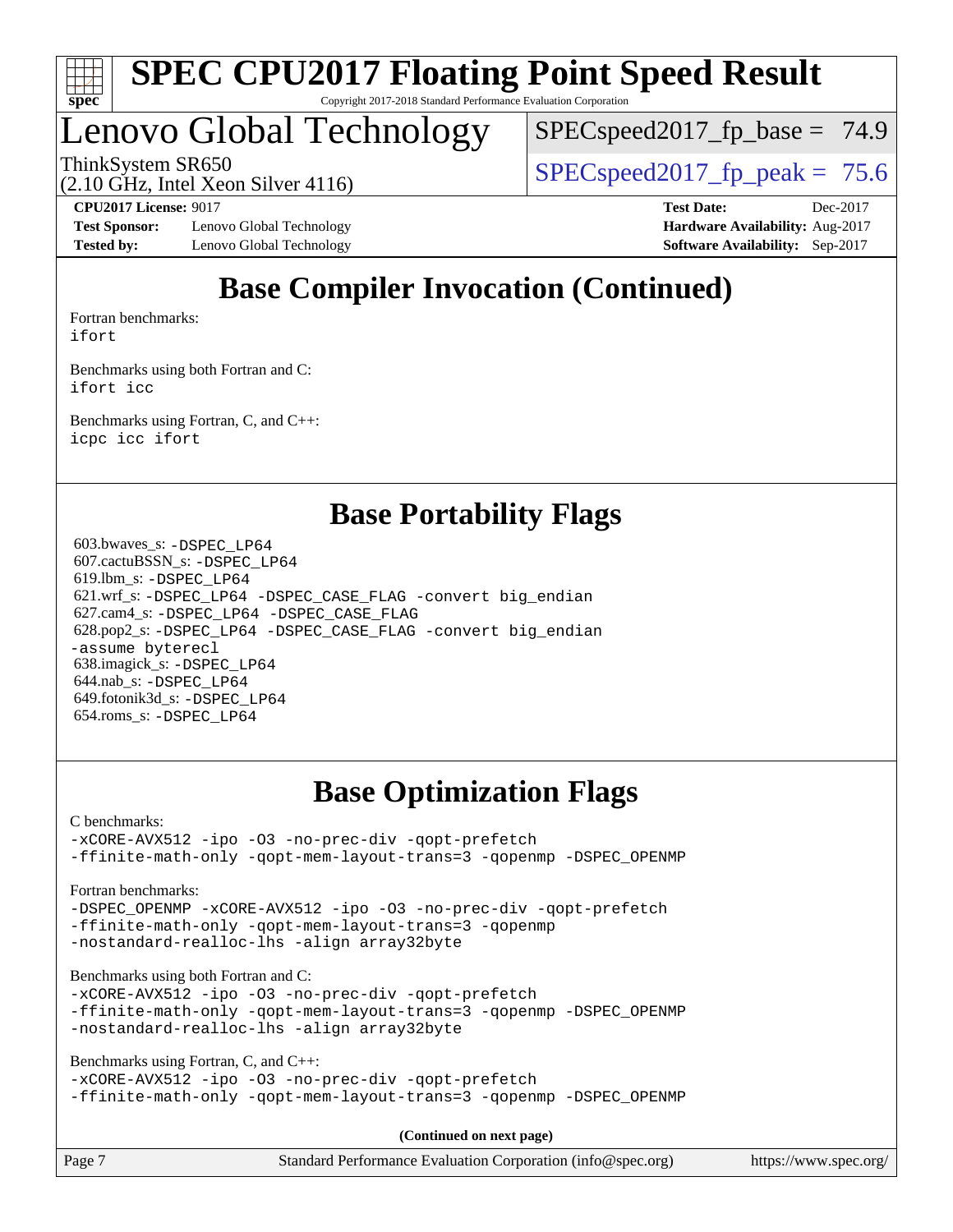

## Lenovo Global Technology

 $SPEC speed2017_fp\_base = 74.9$ 

ThinkSystem SR650<br>  $\angle Q$  10 GHz, Intel Year Silver 4116

(2.10 GHz, Intel Xeon Silver 4116)

**[Test Sponsor:](http://www.spec.org/auto/cpu2017/Docs/result-fields.html#TestSponsor)** Lenovo Global Technology **[Hardware Availability:](http://www.spec.org/auto/cpu2017/Docs/result-fields.html#HardwareAvailability)** Aug-2017 **[Tested by:](http://www.spec.org/auto/cpu2017/Docs/result-fields.html#Testedby)** Lenovo Global Technology **[Software Availability:](http://www.spec.org/auto/cpu2017/Docs/result-fields.html#SoftwareAvailability)** Sep-2017

**[CPU2017 License:](http://www.spec.org/auto/cpu2017/Docs/result-fields.html#CPU2017License)** 9017 **[Test Date:](http://www.spec.org/auto/cpu2017/Docs/result-fields.html#TestDate)** Dec-2017

### **[Base Optimization Flags \(Continued\)](http://www.spec.org/auto/cpu2017/Docs/result-fields.html#BaseOptimizationFlags)**

[Benchmarks using Fortran, C, and C++](http://www.spec.org/auto/cpu2017/Docs/result-fields.html#BenchmarksusingFortranCandCXX) (continued): [-nostandard-realloc-lhs](http://www.spec.org/cpu2017/results/res2018q1/cpu2017-20171225-02098.flags.html#user_CC_CXX_FCbase_f_2003_std_realloc_82b4557e90729c0f113870c07e44d33d6f5a304b4f63d4c15d2d0f1fab99f5daaed73bdb9275d9ae411527f28b936061aa8b9c8f2d63842963b95c9dd6426b8a) [-align array32byte](http://www.spec.org/cpu2017/results/res2018q1/cpu2017-20171225-02098.flags.html#user_CC_CXX_FCbase_align_array32byte_b982fe038af199962ba9a80c053b8342c548c85b40b8e86eb3cc33dee0d7986a4af373ac2d51c3f7cf710a18d62fdce2948f201cd044323541f22fc0fffc51b6)

### **[Base Other Flags](http://www.spec.org/auto/cpu2017/Docs/result-fields.html#BaseOtherFlags)**

[C benchmarks](http://www.spec.org/auto/cpu2017/Docs/result-fields.html#Cbenchmarks):  $-m64 - std= c11$  $-m64 - std= c11$ 

[Fortran benchmarks](http://www.spec.org/auto/cpu2017/Docs/result-fields.html#Fortranbenchmarks): [-m64](http://www.spec.org/cpu2017/results/res2018q1/cpu2017-20171225-02098.flags.html#user_FCbase_intel_intel64_18.0_af43caccfc8ded86e7699f2159af6efc7655f51387b94da716254467f3c01020a5059329e2569e4053f409e7c9202a7efc638f7a6d1ffb3f52dea4a3e31d82ab)

[Benchmarks using both Fortran and C](http://www.spec.org/auto/cpu2017/Docs/result-fields.html#BenchmarksusingbothFortranandC):  $-m64 - std = c11$  $-m64 - std = c11$ 

[Benchmarks using Fortran, C, and C++:](http://www.spec.org/auto/cpu2017/Docs/result-fields.html#BenchmarksusingFortranCandCXX)  $-m64 - std = c11$  $-m64 - std = c11$ 

### **[Peak Compiler Invocation](http://www.spec.org/auto/cpu2017/Docs/result-fields.html#PeakCompilerInvocation)**

[C benchmarks](http://www.spec.org/auto/cpu2017/Docs/result-fields.html#Cbenchmarks): [icc](http://www.spec.org/cpu2017/results/res2018q1/cpu2017-20171225-02098.flags.html#user_CCpeak_intel_icc_18.0_66fc1ee009f7361af1fbd72ca7dcefbb700085f36577c54f309893dd4ec40d12360134090235512931783d35fd58c0460139e722d5067c5574d8eaf2b3e37e92)

[Fortran benchmarks](http://www.spec.org/auto/cpu2017/Docs/result-fields.html#Fortranbenchmarks): [ifort](http://www.spec.org/cpu2017/results/res2018q1/cpu2017-20171225-02098.flags.html#user_FCpeak_intel_ifort_18.0_8111460550e3ca792625aed983ce982f94888b8b503583aa7ba2b8303487b4d8a21a13e7191a45c5fd58ff318f48f9492884d4413fa793fd88dd292cad7027ca)

[Benchmarks using both Fortran and C](http://www.spec.org/auto/cpu2017/Docs/result-fields.html#BenchmarksusingbothFortranandC): [ifort](http://www.spec.org/cpu2017/results/res2018q1/cpu2017-20171225-02098.flags.html#user_CC_FCpeak_intel_ifort_18.0_8111460550e3ca792625aed983ce982f94888b8b503583aa7ba2b8303487b4d8a21a13e7191a45c5fd58ff318f48f9492884d4413fa793fd88dd292cad7027ca) [icc](http://www.spec.org/cpu2017/results/res2018q1/cpu2017-20171225-02098.flags.html#user_CC_FCpeak_intel_icc_18.0_66fc1ee009f7361af1fbd72ca7dcefbb700085f36577c54f309893dd4ec40d12360134090235512931783d35fd58c0460139e722d5067c5574d8eaf2b3e37e92)

[Benchmarks using Fortran, C, and C++:](http://www.spec.org/auto/cpu2017/Docs/result-fields.html#BenchmarksusingFortranCandCXX) [icpc](http://www.spec.org/cpu2017/results/res2018q1/cpu2017-20171225-02098.flags.html#user_CC_CXX_FCpeak_intel_icpc_18.0_c510b6838c7f56d33e37e94d029a35b4a7bccf4766a728ee175e80a419847e808290a9b78be685c44ab727ea267ec2f070ec5dc83b407c0218cded6866a35d07) [icc](http://www.spec.org/cpu2017/results/res2018q1/cpu2017-20171225-02098.flags.html#user_CC_CXX_FCpeak_intel_icc_18.0_66fc1ee009f7361af1fbd72ca7dcefbb700085f36577c54f309893dd4ec40d12360134090235512931783d35fd58c0460139e722d5067c5574d8eaf2b3e37e92) [ifort](http://www.spec.org/cpu2017/results/res2018q1/cpu2017-20171225-02098.flags.html#user_CC_CXX_FCpeak_intel_ifort_18.0_8111460550e3ca792625aed983ce982f94888b8b503583aa7ba2b8303487b4d8a21a13e7191a45c5fd58ff318f48f9492884d4413fa793fd88dd292cad7027ca)

### **[Peak Portability Flags](http://www.spec.org/auto/cpu2017/Docs/result-fields.html#PeakPortabilityFlags)**

Same as Base Portability Flags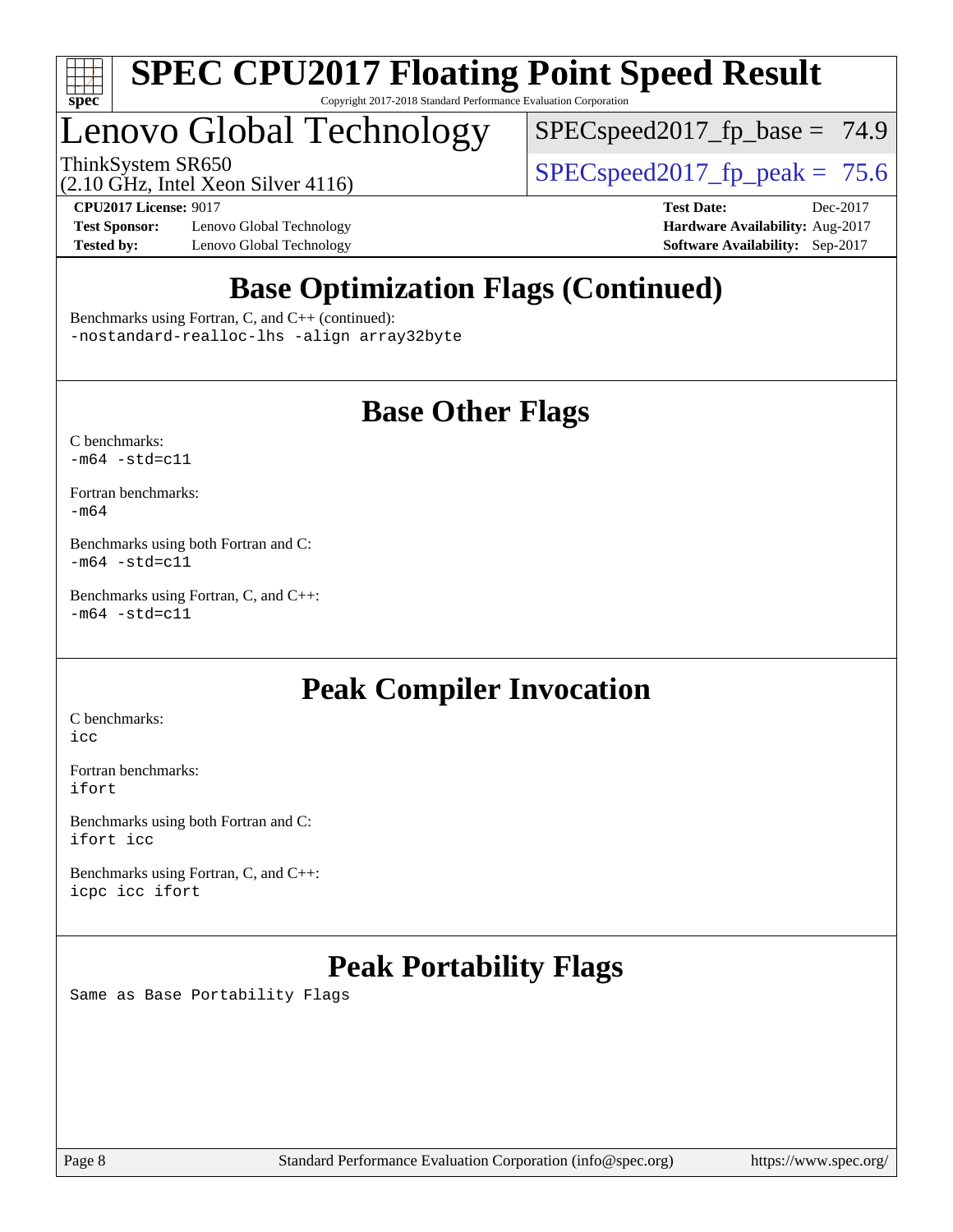

## Lenovo Global Technology

 $SPECspeed2017<sub>fp</sub> base = 74.9$ 

(2.10 GHz, Intel Xeon Silver 4116)

ThinkSystem SR650  $SPEC speed2017$  fp\_peak = 75.6

**[Test Sponsor:](http://www.spec.org/auto/cpu2017/Docs/result-fields.html#TestSponsor)** Lenovo Global Technology **[Hardware Availability:](http://www.spec.org/auto/cpu2017/Docs/result-fields.html#HardwareAvailability)** Aug-2017 **[Tested by:](http://www.spec.org/auto/cpu2017/Docs/result-fields.html#Testedby)** Lenovo Global Technology **[Software Availability:](http://www.spec.org/auto/cpu2017/Docs/result-fields.html#SoftwareAvailability)** Sep-2017

**[CPU2017 License:](http://www.spec.org/auto/cpu2017/Docs/result-fields.html#CPU2017License)** 9017 **[Test Date:](http://www.spec.org/auto/cpu2017/Docs/result-fields.html#TestDate)** Dec-2017

### **[Peak Optimization Flags](http://www.spec.org/auto/cpu2017/Docs/result-fields.html#PeakOptimizationFlags)**

[C benchmarks](http://www.spec.org/auto/cpu2017/Docs/result-fields.html#Cbenchmarks):

 619.lbm\_s: [-prof-gen](http://www.spec.org/cpu2017/results/res2018q1/cpu2017-20171225-02098.flags.html#user_peakPASS1_CFLAGSPASS1_LDFLAGS619_lbm_s_prof_gen_5aa4926d6013ddb2a31985c654b3eb18169fc0c6952a63635c234f711e6e63dd76e94ad52365559451ec499a2cdb89e4dc58ba4c67ef54ca681ffbe1461d6b36)(pass 1) [-prof-use](http://www.spec.org/cpu2017/results/res2018q1/cpu2017-20171225-02098.flags.html#user_peakPASS2_CFLAGSPASS2_LDFLAGS619_lbm_s_prof_use_1a21ceae95f36a2b53c25747139a6c16ca95bd9def2a207b4f0849963b97e94f5260e30a0c64f4bb623698870e679ca08317ef8150905d41bd88c6f78df73f19)(pass 2) [-O2](http://www.spec.org/cpu2017/results/res2018q1/cpu2017-20171225-02098.flags.html#user_peakPASS1_COPTIMIZE619_lbm_s_f-O2) [-xCORE-AVX512](http://www.spec.org/cpu2017/results/res2018q1/cpu2017-20171225-02098.flags.html#user_peakPASS2_COPTIMIZE619_lbm_s_f-xCORE-AVX512) [-qopt-prefetch](http://www.spec.org/cpu2017/results/res2018q1/cpu2017-20171225-02098.flags.html#user_peakPASS1_COPTIMIZEPASS2_COPTIMIZE619_lbm_s_f-qopt-prefetch) [-ipo](http://www.spec.org/cpu2017/results/res2018q1/cpu2017-20171225-02098.flags.html#user_peakPASS2_COPTIMIZE619_lbm_s_f-ipo) [-O3](http://www.spec.org/cpu2017/results/res2018q1/cpu2017-20171225-02098.flags.html#user_peakPASS2_COPTIMIZE619_lbm_s_f-O3) [-ffinite-math-only](http://www.spec.org/cpu2017/results/res2018q1/cpu2017-20171225-02098.flags.html#user_peakPASS1_COPTIMIZEPASS2_COPTIMIZE619_lbm_s_f_finite_math_only_cb91587bd2077682c4b38af759c288ed7c732db004271a9512da14a4f8007909a5f1427ecbf1a0fb78ff2a814402c6114ac565ca162485bbcae155b5e4258871) [-no-prec-div](http://www.spec.org/cpu2017/results/res2018q1/cpu2017-20171225-02098.flags.html#user_peakPASS2_COPTIMIZE619_lbm_s_f-no-prec-div) [-qopt-mem-layout-trans=3](http://www.spec.org/cpu2017/results/res2018q1/cpu2017-20171225-02098.flags.html#user_peakPASS1_COPTIMIZEPASS2_COPTIMIZE619_lbm_s_f-qopt-mem-layout-trans_de80db37974c74b1f0e20d883f0b675c88c3b01e9d123adea9b28688d64333345fb62bc4a798493513fdb68f60282f9a726aa07f478b2f7113531aecce732043) [-DSPEC\\_SUPPRESS\\_OPENMP](http://www.spec.org/cpu2017/results/res2018q1/cpu2017-20171225-02098.flags.html#suite_peakPASS1_COPTIMIZE619_lbm_s_DSPEC_SUPPRESS_OPENMP) [-qopenmp](http://www.spec.org/cpu2017/results/res2018q1/cpu2017-20171225-02098.flags.html#user_peakPASS2_COPTIMIZE619_lbm_s_qopenmp_16be0c44f24f464004c6784a7acb94aca937f053568ce72f94b139a11c7c168634a55f6653758ddd83bcf7b8463e8028bb0b48b77bcddc6b78d5d95bb1df2967) [-DSPEC\\_OPENMP](http://www.spec.org/cpu2017/results/res2018q1/cpu2017-20171225-02098.flags.html#suite_peakPASS2_COPTIMIZE619_lbm_s_DSPEC_OPENMP) 638.imagick\_s: [-xCORE-AVX512](http://www.spec.org/cpu2017/results/res2018q1/cpu2017-20171225-02098.flags.html#user_peakCOPTIMIZE638_imagick_s_f-xCORE-AVX512) [-ipo](http://www.spec.org/cpu2017/results/res2018q1/cpu2017-20171225-02098.flags.html#user_peakCOPTIMIZE638_imagick_s_f-ipo) [-O3](http://www.spec.org/cpu2017/results/res2018q1/cpu2017-20171225-02098.flags.html#user_peakCOPTIMIZE638_imagick_s_f-O3) [-no-prec-div](http://www.spec.org/cpu2017/results/res2018q1/cpu2017-20171225-02098.flags.html#user_peakCOPTIMIZE638_imagick_s_f-no-prec-div) [-qopt-prefetch](http://www.spec.org/cpu2017/results/res2018q1/cpu2017-20171225-02098.flags.html#user_peakCOPTIMIZE638_imagick_s_f-qopt-prefetch) [-ffinite-math-only](http://www.spec.org/cpu2017/results/res2018q1/cpu2017-20171225-02098.flags.html#user_peakCOPTIMIZE638_imagick_s_f_finite_math_only_cb91587bd2077682c4b38af759c288ed7c732db004271a9512da14a4f8007909a5f1427ecbf1a0fb78ff2a814402c6114ac565ca162485bbcae155b5e4258871) [-qopt-mem-layout-trans=3](http://www.spec.org/cpu2017/results/res2018q1/cpu2017-20171225-02098.flags.html#user_peakCOPTIMIZE638_imagick_s_f-qopt-mem-layout-trans_de80db37974c74b1f0e20d883f0b675c88c3b01e9d123adea9b28688d64333345fb62bc4a798493513fdb68f60282f9a726aa07f478b2f7113531aecce732043) [-qopenmp](http://www.spec.org/cpu2017/results/res2018q1/cpu2017-20171225-02098.flags.html#user_peakCOPTIMIZE638_imagick_s_qopenmp_16be0c44f24f464004c6784a7acb94aca937f053568ce72f94b139a11c7c168634a55f6653758ddd83bcf7b8463e8028bb0b48b77bcddc6b78d5d95bb1df2967) [-DSPEC\\_OPENMP](http://www.spec.org/cpu2017/results/res2018q1/cpu2017-20171225-02098.flags.html#suite_peakCOPTIMIZE638_imagick_s_DSPEC_OPENMP) 644.nab\_s: Same as 638.imagick\_s [Fortran benchmarks](http://www.spec.org/auto/cpu2017/Docs/result-fields.html#Fortranbenchmarks): [-prof-gen](http://www.spec.org/cpu2017/results/res2018q1/cpu2017-20171225-02098.flags.html#user_FCpeak_prof_gen_5aa4926d6013ddb2a31985c654b3eb18169fc0c6952a63635c234f711e6e63dd76e94ad52365559451ec499a2cdb89e4dc58ba4c67ef54ca681ffbe1461d6b36)(pass 1) [-prof-use](http://www.spec.org/cpu2017/results/res2018q1/cpu2017-20171225-02098.flags.html#user_FCpeak_prof_use_1a21ceae95f36a2b53c25747139a6c16ca95bd9def2a207b4f0849963b97e94f5260e30a0c64f4bb623698870e679ca08317ef8150905d41bd88c6f78df73f19)(pass 2) [-DSPEC\\_SUPPRESS\\_OPENMP](http://www.spec.org/cpu2017/results/res2018q1/cpu2017-20171225-02098.flags.html#suite_FCpeak_DSPEC_SUPPRESS_OPENMP) [-DSPEC\\_OPENMP](http://www.spec.org/cpu2017/results/res2018q1/cpu2017-20171225-02098.flags.html#suite_FCpeak_DSPEC_OPENMP) [-O2](http://www.spec.org/cpu2017/results/res2018q1/cpu2017-20171225-02098.flags.html#user_FCpeak_f-O2) [-xCORE-AVX512](http://www.spec.org/cpu2017/results/res2018q1/cpu2017-20171225-02098.flags.html#user_FCpeak_f-xCORE-AVX512) [-qopt-prefetch](http://www.spec.org/cpu2017/results/res2018q1/cpu2017-20171225-02098.flags.html#user_FCpeak_f-qopt-prefetch) [-ipo](http://www.spec.org/cpu2017/results/res2018q1/cpu2017-20171225-02098.flags.html#user_FCpeak_f-ipo) [-O3](http://www.spec.org/cpu2017/results/res2018q1/cpu2017-20171225-02098.flags.html#user_FCpeak_f-O3) [-ffinite-math-only](http://www.spec.org/cpu2017/results/res2018q1/cpu2017-20171225-02098.flags.html#user_FCpeak_f_finite_math_only_cb91587bd2077682c4b38af759c288ed7c732db004271a9512da14a4f8007909a5f1427ecbf1a0fb78ff2a814402c6114ac565ca162485bbcae155b5e4258871) [-no-prec-div](http://www.spec.org/cpu2017/results/res2018q1/cpu2017-20171225-02098.flags.html#user_FCpeak_f-no-prec-div) [-qopt-mem-layout-trans=3](http://www.spec.org/cpu2017/results/res2018q1/cpu2017-20171225-02098.flags.html#user_FCpeak_f-qopt-mem-layout-trans_de80db37974c74b1f0e20d883f0b675c88c3b01e9d123adea9b28688d64333345fb62bc4a798493513fdb68f60282f9a726aa07f478b2f7113531aecce732043) [-qopenmp](http://www.spec.org/cpu2017/results/res2018q1/cpu2017-20171225-02098.flags.html#user_FCpeak_qopenmp_16be0c44f24f464004c6784a7acb94aca937f053568ce72f94b139a11c7c168634a55f6653758ddd83bcf7b8463e8028bb0b48b77bcddc6b78d5d95bb1df2967) [-nostandard-realloc-lhs](http://www.spec.org/cpu2017/results/res2018q1/cpu2017-20171225-02098.flags.html#user_FCpeak_f_2003_std_realloc_82b4557e90729c0f113870c07e44d33d6f5a304b4f63d4c15d2d0f1fab99f5daaed73bdb9275d9ae411527f28b936061aa8b9c8f2d63842963b95c9dd6426b8a) [-align array32byte](http://www.spec.org/cpu2017/results/res2018q1/cpu2017-20171225-02098.flags.html#user_FCpeak_align_array32byte_b982fe038af199962ba9a80c053b8342c548c85b40b8e86eb3cc33dee0d7986a4af373ac2d51c3f7cf710a18d62fdce2948f201cd044323541f22fc0fffc51b6) [Benchmarks using both Fortran and C](http://www.spec.org/auto/cpu2017/Docs/result-fields.html#BenchmarksusingbothFortranandC): 621.wrf\_s: [-prof-gen](http://www.spec.org/cpu2017/results/res2018q1/cpu2017-20171225-02098.flags.html#user_peakPASS1_CFLAGSPASS1_FFLAGSPASS1_LDFLAGS621_wrf_s_prof_gen_5aa4926d6013ddb2a31985c654b3eb18169fc0c6952a63635c234f711e6e63dd76e94ad52365559451ec499a2cdb89e4dc58ba4c67ef54ca681ffbe1461d6b36)(pass 1) [-prof-use](http://www.spec.org/cpu2017/results/res2018q1/cpu2017-20171225-02098.flags.html#user_peakPASS2_CFLAGSPASS2_FFLAGSPASS2_LDFLAGS621_wrf_s_prof_use_1a21ceae95f36a2b53c25747139a6c16ca95bd9def2a207b4f0849963b97e94f5260e30a0c64f4bb623698870e679ca08317ef8150905d41bd88c6f78df73f19)(pass 2) [-O2](http://www.spec.org/cpu2017/results/res2018q1/cpu2017-20171225-02098.flags.html#user_peakPASS1_COPTIMIZEPASS1_FOPTIMIZE621_wrf_s_f-O2) [-xCORE-AVX512](http://www.spec.org/cpu2017/results/res2018q1/cpu2017-20171225-02098.flags.html#user_peakPASS2_COPTIMIZEPASS2_FOPTIMIZE621_wrf_s_f-xCORE-AVX512) [-qopt-prefetch](http://www.spec.org/cpu2017/results/res2018q1/cpu2017-20171225-02098.flags.html#user_peakPASS1_COPTIMIZEPASS1_FOPTIMIZEPASS2_COPTIMIZEPASS2_FOPTIMIZE621_wrf_s_f-qopt-prefetch) [-ipo](http://www.spec.org/cpu2017/results/res2018q1/cpu2017-20171225-02098.flags.html#user_peakPASS2_COPTIMIZEPASS2_FOPTIMIZE621_wrf_s_f-ipo) [-O3](http://www.spec.org/cpu2017/results/res2018q1/cpu2017-20171225-02098.flags.html#user_peakPASS2_COPTIMIZEPASS2_FOPTIMIZE621_wrf_s_f-O3) [-ffinite-math-only](http://www.spec.org/cpu2017/results/res2018q1/cpu2017-20171225-02098.flags.html#user_peakPASS1_COPTIMIZEPASS1_FOPTIMIZEPASS2_COPTIMIZEPASS2_FOPTIMIZE621_wrf_s_f_finite_math_only_cb91587bd2077682c4b38af759c288ed7c732db004271a9512da14a4f8007909a5f1427ecbf1a0fb78ff2a814402c6114ac565ca162485bbcae155b5e4258871) [-no-prec-div](http://www.spec.org/cpu2017/results/res2018q1/cpu2017-20171225-02098.flags.html#user_peakPASS2_COPTIMIZEPASS2_FOPTIMIZE621_wrf_s_f-no-prec-div) [-qopt-mem-layout-trans=3](http://www.spec.org/cpu2017/results/res2018q1/cpu2017-20171225-02098.flags.html#user_peakPASS1_COPTIMIZEPASS1_FOPTIMIZEPASS2_COPTIMIZEPASS2_FOPTIMIZE621_wrf_s_f-qopt-mem-layout-trans_de80db37974c74b1f0e20d883f0b675c88c3b01e9d123adea9b28688d64333345fb62bc4a798493513fdb68f60282f9a726aa07f478b2f7113531aecce732043) [-DSPEC\\_SUPPRESS\\_OPENMP](http://www.spec.org/cpu2017/results/res2018q1/cpu2017-20171225-02098.flags.html#suite_peakPASS1_COPTIMIZEPASS1_FOPTIMIZE621_wrf_s_DSPEC_SUPPRESS_OPENMP) [-qopenmp](http://www.spec.org/cpu2017/results/res2018q1/cpu2017-20171225-02098.flags.html#user_peakPASS2_COPTIMIZEPASS2_FOPTIMIZE621_wrf_s_qopenmp_16be0c44f24f464004c6784a7acb94aca937f053568ce72f94b139a11c7c168634a55f6653758ddd83bcf7b8463e8028bb0b48b77bcddc6b78d5d95bb1df2967) [-DSPEC\\_OPENMP](http://www.spec.org/cpu2017/results/res2018q1/cpu2017-20171225-02098.flags.html#suite_peakPASS2_COPTIMIZEPASS2_FOPTIMIZE621_wrf_s_DSPEC_OPENMP) [-nostandard-realloc-lhs](http://www.spec.org/cpu2017/results/res2018q1/cpu2017-20171225-02098.flags.html#user_peakEXTRA_FOPTIMIZE621_wrf_s_f_2003_std_realloc_82b4557e90729c0f113870c07e44d33d6f5a304b4f63d4c15d2d0f1fab99f5daaed73bdb9275d9ae411527f28b936061aa8b9c8f2d63842963b95c9dd6426b8a) [-align array32byte](http://www.spec.org/cpu2017/results/res2018q1/cpu2017-20171225-02098.flags.html#user_peakEXTRA_FOPTIMIZE621_wrf_s_align_array32byte_b982fe038af199962ba9a80c053b8342c548c85b40b8e86eb3cc33dee0d7986a4af373ac2d51c3f7cf710a18d62fdce2948f201cd044323541f22fc0fffc51b6) 627.cam4\_s: [-xCORE-AVX512](http://www.spec.org/cpu2017/results/res2018q1/cpu2017-20171225-02098.flags.html#user_peakCOPTIMIZEFOPTIMIZE627_cam4_s_f-xCORE-AVX512) [-ipo](http://www.spec.org/cpu2017/results/res2018q1/cpu2017-20171225-02098.flags.html#user_peakCOPTIMIZEFOPTIMIZE627_cam4_s_f-ipo) [-O3](http://www.spec.org/cpu2017/results/res2018q1/cpu2017-20171225-02098.flags.html#user_peakCOPTIMIZEFOPTIMIZE627_cam4_s_f-O3) [-no-prec-div](http://www.spec.org/cpu2017/results/res2018q1/cpu2017-20171225-02098.flags.html#user_peakCOPTIMIZEFOPTIMIZE627_cam4_s_f-no-prec-div) [-qopt-prefetch](http://www.spec.org/cpu2017/results/res2018q1/cpu2017-20171225-02098.flags.html#user_peakCOPTIMIZEFOPTIMIZE627_cam4_s_f-qopt-prefetch) [-ffinite-math-only](http://www.spec.org/cpu2017/results/res2018q1/cpu2017-20171225-02098.flags.html#user_peakCOPTIMIZEFOPTIMIZE627_cam4_s_f_finite_math_only_cb91587bd2077682c4b38af759c288ed7c732db004271a9512da14a4f8007909a5f1427ecbf1a0fb78ff2a814402c6114ac565ca162485bbcae155b5e4258871) [-qopt-mem-layout-trans=3](http://www.spec.org/cpu2017/results/res2018q1/cpu2017-20171225-02098.flags.html#user_peakCOPTIMIZEFOPTIMIZE627_cam4_s_f-qopt-mem-layout-trans_de80db37974c74b1f0e20d883f0b675c88c3b01e9d123adea9b28688d64333345fb62bc4a798493513fdb68f60282f9a726aa07f478b2f7113531aecce732043) [-qopenmp](http://www.spec.org/cpu2017/results/res2018q1/cpu2017-20171225-02098.flags.html#user_peakCOPTIMIZEFOPTIMIZE627_cam4_s_qopenmp_16be0c44f24f464004c6784a7acb94aca937f053568ce72f94b139a11c7c168634a55f6653758ddd83bcf7b8463e8028bb0b48b77bcddc6b78d5d95bb1df2967) [-DSPEC\\_OPENMP](http://www.spec.org/cpu2017/results/res2018q1/cpu2017-20171225-02098.flags.html#suite_peakCOPTIMIZEFOPTIMIZE627_cam4_s_DSPEC_OPENMP) [-nostandard-realloc-lhs](http://www.spec.org/cpu2017/results/res2018q1/cpu2017-20171225-02098.flags.html#user_peakEXTRA_FOPTIMIZE627_cam4_s_f_2003_std_realloc_82b4557e90729c0f113870c07e44d33d6f5a304b4f63d4c15d2d0f1fab99f5daaed73bdb9275d9ae411527f28b936061aa8b9c8f2d63842963b95c9dd6426b8a) [-align array32byte](http://www.spec.org/cpu2017/results/res2018q1/cpu2017-20171225-02098.flags.html#user_peakEXTRA_FOPTIMIZE627_cam4_s_align_array32byte_b982fe038af199962ba9a80c053b8342c548c85b40b8e86eb3cc33dee0d7986a4af373ac2d51c3f7cf710a18d62fdce2948f201cd044323541f22fc0fffc51b6) 628.pop2\_s: Same as 621.wrf\_s [Benchmarks using Fortran, C, and C++](http://www.spec.org/auto/cpu2017/Docs/result-fields.html#BenchmarksusingFortranCandCXX): [-prof-gen](http://www.spec.org/cpu2017/results/res2018q1/cpu2017-20171225-02098.flags.html#user_CC_CXX_FCpeak_prof_gen_5aa4926d6013ddb2a31985c654b3eb18169fc0c6952a63635c234f711e6e63dd76e94ad52365559451ec499a2cdb89e4dc58ba4c67ef54ca681ffbe1461d6b36)(pass 1) [-prof-use](http://www.spec.org/cpu2017/results/res2018q1/cpu2017-20171225-02098.flags.html#user_CC_CXX_FCpeak_prof_use_1a21ceae95f36a2b53c25747139a6c16ca95bd9def2a207b4f0849963b97e94f5260e30a0c64f4bb623698870e679ca08317ef8150905d41bd88c6f78df73f19)(pass 2) [-O2](http://www.spec.org/cpu2017/results/res2018q1/cpu2017-20171225-02098.flags.html#user_CC_CXX_FCpeak_f-O2) [-xCORE-AVX512](http://www.spec.org/cpu2017/results/res2018q1/cpu2017-20171225-02098.flags.html#user_CC_CXX_FCpeak_f-xCORE-AVX512) [-qopt-prefetch](http://www.spec.org/cpu2017/results/res2018q1/cpu2017-20171225-02098.flags.html#user_CC_CXX_FCpeak_f-qopt-prefetch) [-ipo](http://www.spec.org/cpu2017/results/res2018q1/cpu2017-20171225-02098.flags.html#user_CC_CXX_FCpeak_f-ipo) [-O3](http://www.spec.org/cpu2017/results/res2018q1/cpu2017-20171225-02098.flags.html#user_CC_CXX_FCpeak_f-O3) [-ffinite-math-only](http://www.spec.org/cpu2017/results/res2018q1/cpu2017-20171225-02098.flags.html#user_CC_CXX_FCpeak_f_finite_math_only_cb91587bd2077682c4b38af759c288ed7c732db004271a9512da14a4f8007909a5f1427ecbf1a0fb78ff2a814402c6114ac565ca162485bbcae155b5e4258871) [-no-prec-div](http://www.spec.org/cpu2017/results/res2018q1/cpu2017-20171225-02098.flags.html#user_CC_CXX_FCpeak_f-no-prec-div) [-qopt-mem-layout-trans=3](http://www.spec.org/cpu2017/results/res2018q1/cpu2017-20171225-02098.flags.html#user_CC_CXX_FCpeak_f-qopt-mem-layout-trans_de80db37974c74b1f0e20d883f0b675c88c3b01e9d123adea9b28688d64333345fb62bc4a798493513fdb68f60282f9a726aa07f478b2f7113531aecce732043) [-DSPEC\\_SUPPRESS\\_OPENMP](http://www.spec.org/cpu2017/results/res2018q1/cpu2017-20171225-02098.flags.html#suite_CC_CXX_FCpeak_DSPEC_SUPPRESS_OPENMP) [-qopenmp](http://www.spec.org/cpu2017/results/res2018q1/cpu2017-20171225-02098.flags.html#user_CC_CXX_FCpeak_qopenmp_16be0c44f24f464004c6784a7acb94aca937f053568ce72f94b139a11c7c168634a55f6653758ddd83bcf7b8463e8028bb0b48b77bcddc6b78d5d95bb1df2967) [-DSPEC\\_OPENMP](http://www.spec.org/cpu2017/results/res2018q1/cpu2017-20171225-02098.flags.html#suite_CC_CXX_FCpeak_DSPEC_OPENMP) [-nostandard-realloc-lhs](http://www.spec.org/cpu2017/results/res2018q1/cpu2017-20171225-02098.flags.html#user_CC_CXX_FCpeak_f_2003_std_realloc_82b4557e90729c0f113870c07e44d33d6f5a304b4f63d4c15d2d0f1fab99f5daaed73bdb9275d9ae411527f28b936061aa8b9c8f2d63842963b95c9dd6426b8a) [-align array32byte](http://www.spec.org/cpu2017/results/res2018q1/cpu2017-20171225-02098.flags.html#user_CC_CXX_FCpeak_align_array32byte_b982fe038af199962ba9a80c053b8342c548c85b40b8e86eb3cc33dee0d7986a4af373ac2d51c3f7cf710a18d62fdce2948f201cd044323541f22fc0fffc51b6) **[Peak Other Flags](http://www.spec.org/auto/cpu2017/Docs/result-fields.html#PeakOtherFlags)** [C benchmarks](http://www.spec.org/auto/cpu2017/Docs/result-fields.html#Cbenchmarks):  $-m64 - std= c11$  $-m64 - std= c11$ **(Continued on next page)**

Page 9 Standard Performance Evaluation Corporation [\(info@spec.org\)](mailto:info@spec.org) <https://www.spec.org/>